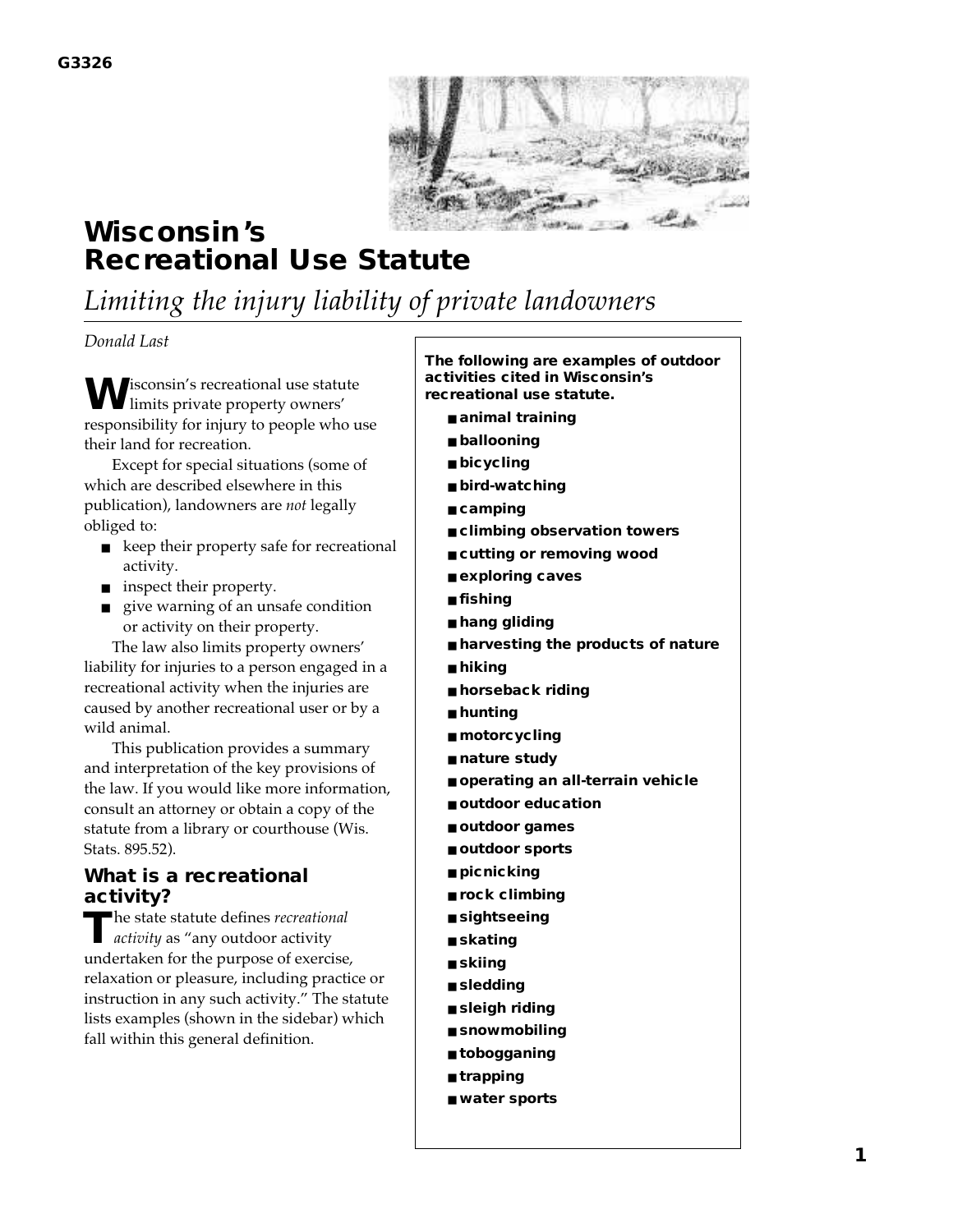#### **Under what circumstances are property owners liable?**

**T**he state's recreational use statute describes several circumstances in which the owner of private property may be liable for an injury to a person using that owner's property.

You should note that "organized team sport" is specifically excluded from the definition of recreational activity in the statute. Therefore, the law does not limit liability if a property owner sponsors a team sporting event during which a participant is injured.

#### **Example**

**Langlade Richland sponsors a softball tournament on land he owns. During the tournament, a foul ball hits and injures Rock St. Croix. Richland is not protected by the recreational use statute. St. Croix may initiate a lawsuit against Richland.**

The law does *not* limit the liability of a property owner who collects more than \$2,000 annually from persons using the property for recreation. These collections must have been received during the year in which an injury to a recreational user occurs. They may take the form of money or an equivalent amount of goods or services.

A property owner may collect a maximum of \$5 per person per day for permission to gather products of nature, and may receive gifts from the government or nonprofit groups for managing and conserving the property's natural resources. A property owner also may receive a share of the game or other products of nature harvested by a recreational user. Such payments are not included in the \$2,000 collections rule described earlier.

### **Example 2**

**Forest Sawyer collects a daily use fee from each skier and snowmobiler. His total receipts are more than \$2,000 annually. Forest Sawyer's liability for an injury to a paying user is not reduced by the recreational use statute.**

The law does *not* limit liability for an injury to a recreational user if the injury is caused by the malicious failure of the owner (or the owner's employee or agent) to warn the user about an unsafe condition known to the owner.

### **Example 3**

**A group of teenagers receives permission from Price Taylor to operate motorized three-wheelers on his land. Taylor is aware that a recent tornado had scattered broken glass and nails in the area in which the group plans to ride. He deliberately withholds this information because he "wants to teach the kids a lesson." One of the teens is injured by the broken glass. In any subsequent lawsuit, if Taylor's malicious intent is proved, he is not protected by the recreational use statute.**

### **Example 4**

**Lincoln Adams receives permission to hunt on Monroe Washington's land. Adams asks Washington if there is anything he should be warned about. Washington says "no" because he is unaware that a recent heavy rain has washed out part of a pathway. Adams later stumbles in the washout and breaks his leg. Because Washington was not aware of the hazard, he is protected by the statute.**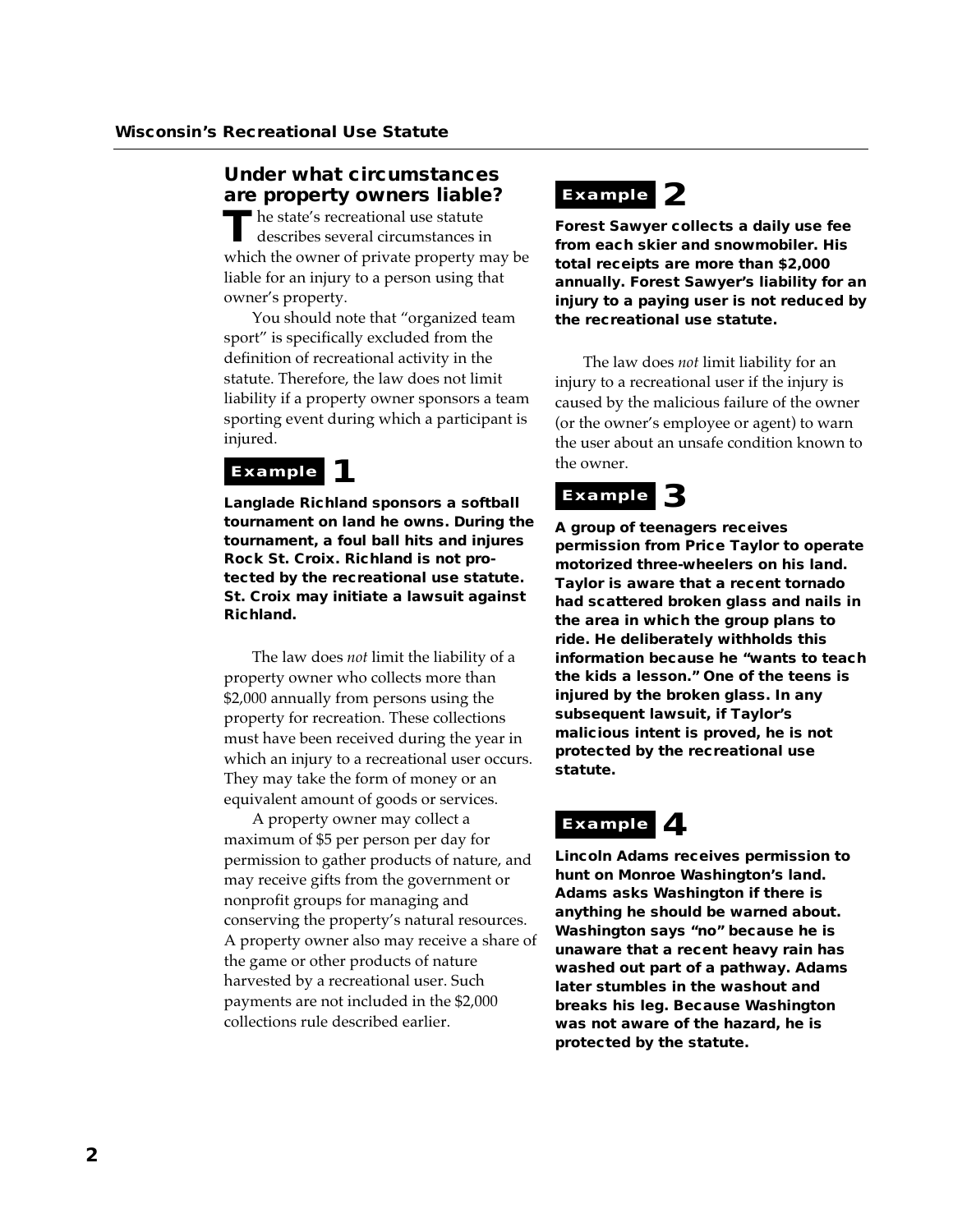A property owner may be liable for an injury to a social guest who is expressly and individually invited for the occasion during which the injury occurs, but only if the injury takes place:

- on platted land (generally, land that has been developed).
- on residential property (which is a building designed and used for a private dwelling and the land around the building within a 300-foot radius).
- on property which is within 300 feet of a building or structure that is legally classified for mercantile or manufacturing use.

#### Example 5

**Vernon Sauk has a tennis court next to his home. Sauk invites Ashland Burnett to play a game of tennis. Burnett is injured while jumping over the net. Burnett can sue Sauk because the injury occurred within 300 feet of his home.** 

## Example 6

**Grant Door invites Calumet Wood to ride one of his newly-purchased horses. The horse bolts and Wood injures a hip in falling off. Because the accident happened several hundred yards from Door's home and outbuildings, Door is protected by the recreational use statute.**

A property owner is liable for injuries to employees engaged in a recreational activity if they are acting within the scope of their duties. Therefore, an employee who sustains an injury while on the job may sue an employer.

#### **Example**

**Juneau Dunn owns two dairy farms located several miles from each other. Dunn's farm hand, Walworth Green, sometimes uses a motorbike to travel between farms. Green skids in loose gravel one day and is injured. Because Green was acting within the scope of this employment, the recreational use statute does not protect Dunn from liability. Another Dunn farmhand, Barron Brown, invites several friends to ride dirt bikes on his day off. While riding on Dunn's land, Brown is thrown from the bike and cracks a collarbone. Even though Brown is Dunn's employee, the recreational use statute limits Dunn's liability because the dirt-bike riding is outside the scope of Brown's responsibilities as a farm employee.**